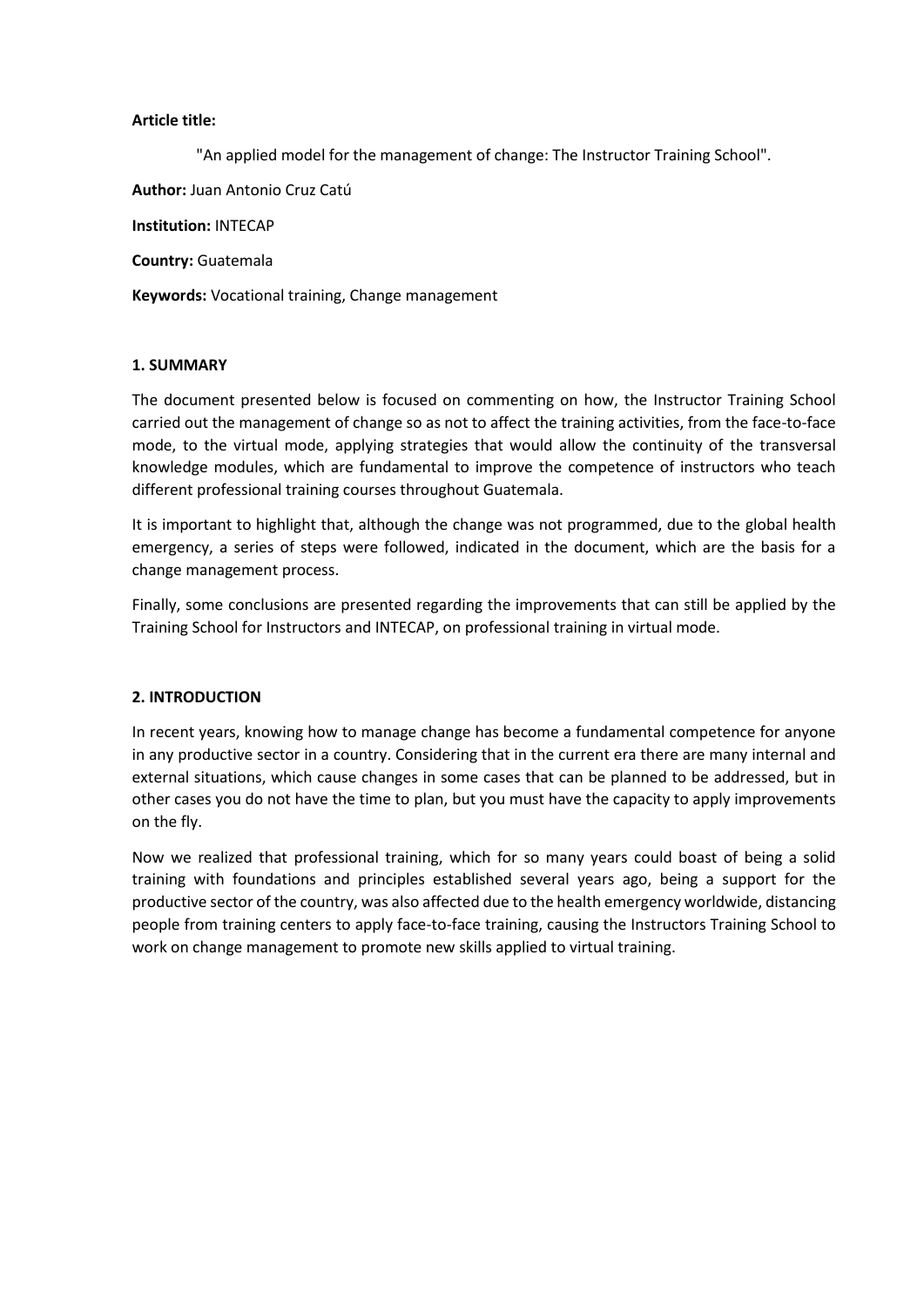# **3. DEVELOPMENT**

Last March 2020, it will be a date remembered by INTECAP, especially for the Instructor Training School, because emergency strategies had to be proposed, to continue with the training of instructors which was carried out in a manner face-to-face, to work remotely.

Immediately, the change management process began, so that, in the different locations of the Instructor Training School, the training of instructors would not be lost or could be suspended, due to the current health emergency that was affecting globally.

The application of change management in the Instructor Training School was of vital importance, so as not to lose the training of the transversal competences that are necessary for instructors as an integral part, being a pillar of professional training, considering that the approach in people and the ability to understand them, will contribute to the achievement of an exchange of knowledge and promote meaningful learning.

From the point of view of change management by the Kotter model, activities were presented in person to remote work, in a systematic way, so as not to affect the people involved in the process, both at the administrative level, Direct managers of the training and mainly for those who received the classes, the 8 steps of change management applied in the Instructor Training School, are detailed below:

In the first step, "Create a sense of urgency", for this there was no need to create a sense of urgency, the same situation worldwide, caused everyone involved in the Instructor Training School to become aware of the importance to change from face-to-face to virtual training, not only for the fact of protecting people's health, but also thinking about the continuity of training activities to improve the skills of instructors and administrators involved in professional training activities.

In the second step, "Form strong alliances", the contribution of the teachers responsible for the classes of the Instructor Training School was fundamental, because they were assigned as agents of change, not only because of the direct relationship with the teachers. instructors in each of their work groups, but because at the administrative level, it was thought that their leadership could generate good results for the application of the change in the training modality.

In the third step, "Create a vision for change", it was clear to administration, teachers and instructors that they were In the training process, the Instructor Training School could not stop, in addition to having the ability to change from the face-to-face mode to the virtual one, without neglecting the quality of the training, nor losing the focus of training management professional.

In the fourth step, "Invest in communication", the work at the administrative level was decisive, in order to first transfer the work strategies of the virtual modality to teachers of the different groups, and then to disseminate it to all instructors of the programs of the Training School, to find out about job changes through the remote modality, as well as support during the application of the change.

In the fifth step, "Empower the entire base", in effect the teachers were given the freedom to work their training classes at a distance, according to the resources that they considered affective to apply and make the training effective, under the line of not deviating from quality compliance and being willing to get help on improvement aspects that were shared at the administration level of the Instructor Training School.

In the sixth step, "Define the short-term goals", no new goals had to be defined for the Instructor Training School, because the previous ones established to work in person would not have to be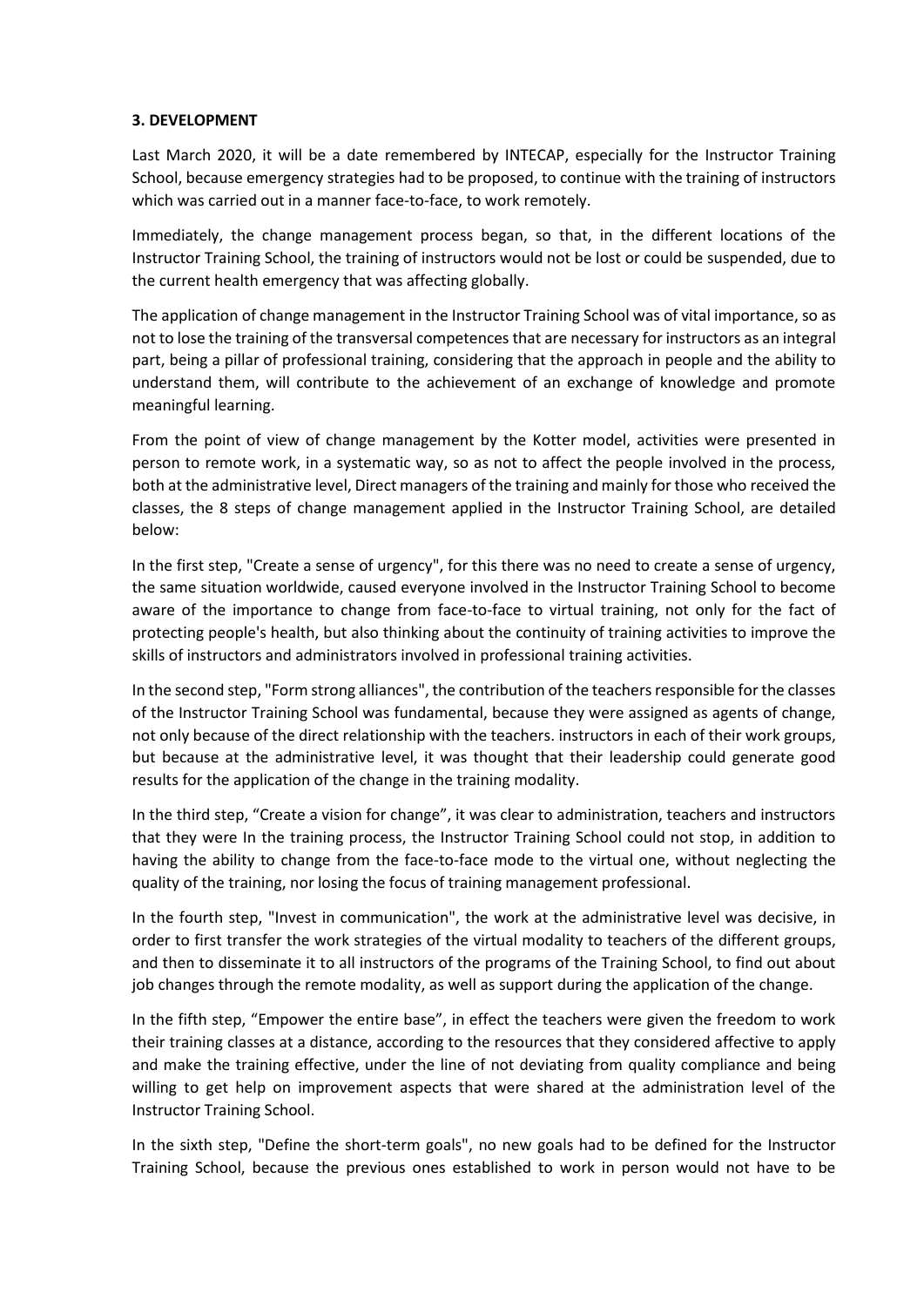affected by the work. distance training, with the mind focused on raising awareness that training should not stop.

In the seventh step, "Do not slow down", again the work was constant, looking for a way to maintain motivation both at the administrative level, among the teachers and the participating instructors, through training for teachers to improve their skills. In virtual training, work in a personalized way with the instructors of the Training School, to know their needs and have that personal approach, so complicated by distance training, but above all looking every day for the best practices to maintain interest and commitment of instructors in professional training.

For the eighth and last step, "Make change part of the culture", is the invitation that the Instructors Training School currently has, to continue demonstrating that it has the ability to work face-to-face training, with the same quality as with distance training, keeping an open mind and total willingness to continue applying changes that are for the benefit of INTECAP and the different instructors who are currently promoting their skills, now not only in what is established in the training plans, but also oriented in virtual training.

# **4. CONCLUSIONS**

It is noteworthy that, although our country, Guatemala, is not characterized by being a technological country, in the Instructor Training School, the use of ICTs is constantly encouraged, so making the change from face-to-face training to training virtual, was not seen as a barrier to the achievement of learning, but rather they saw it as a way of applying the knowledge acquired and that they were in the process of acquiring, to achieve better results and for some even to have the possibility of being part of a virtual course, in addition to the excitement of acquiring skills so that in the not too distant future to be able to take a virtual course applied to their own groups of students.

Also as an institution, we are aware that there is a strong gap to close, regarding the realization of the practices in the workshops, considering that "doing" is a factor of vital importance and one of the pillars on which professional training is based , especially in those careers or specialties where the greatest load of competences occurs, when practical work is carried out, generating a series of competencies, not only at the level of knowledge and experiences, but also attitudes, through personal interactivity of working groups, for collaborative projects, but there are good ideas to work on this issue in the not too distant future.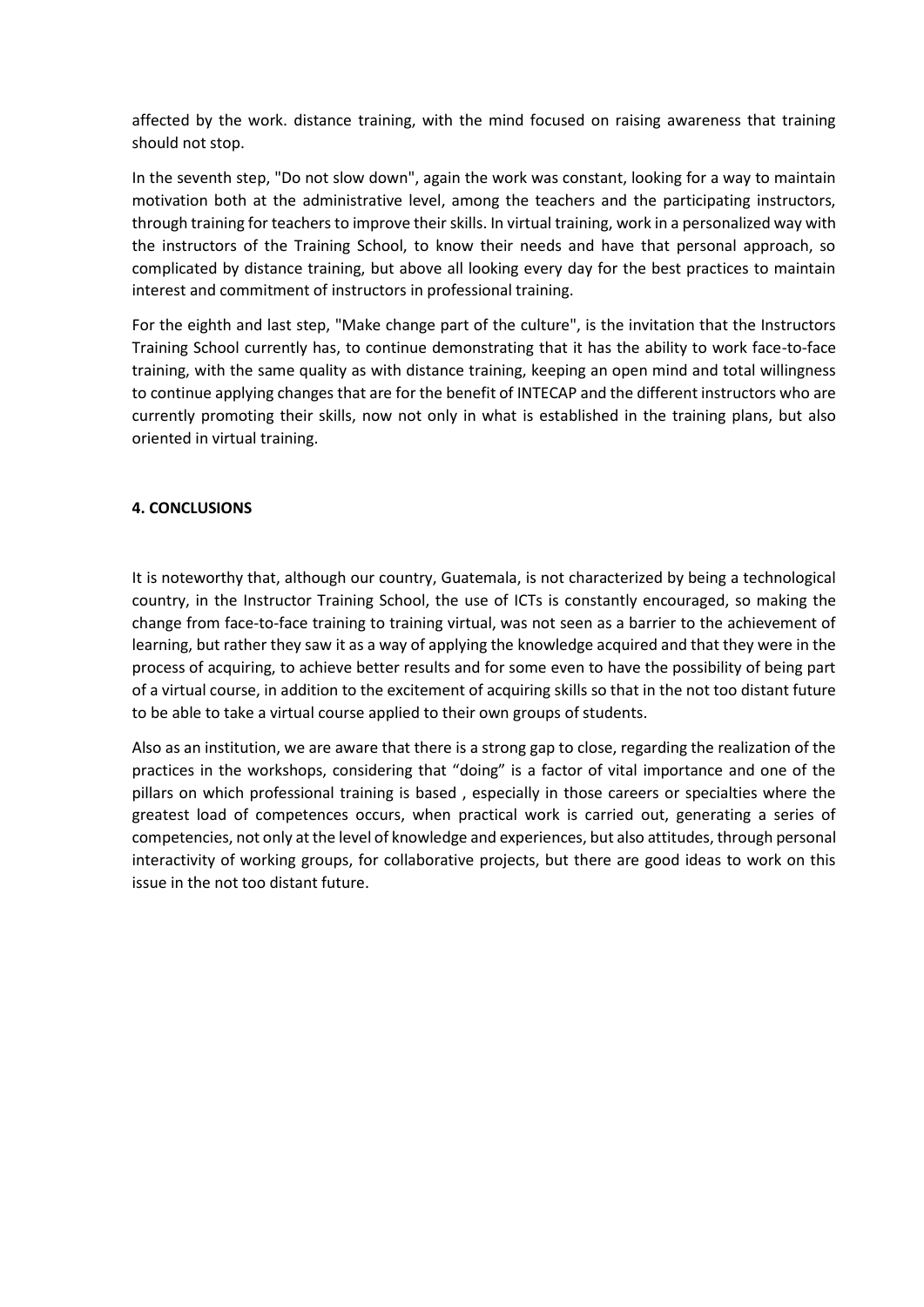### **5. BIBLIOGRAPHY**

HEFLO VENKI, (2015-2019). Virtual article: Change Management: the 8 steps of Kotter, Revised September 6, 2020. Retrieved from https://www.heflo.com/es/blog/gestion-del-cambio/gestioncambios-8- steps-kotter /

Strategy Magazine (2020). Virtual article: Kotter model of change management in 8 steps, Revised on September 06, 2020. Retrieved from https://www.estrategiamagazine.com/administracion/modelode-kotter-de-gestion-del-cambio- in-8-steps /